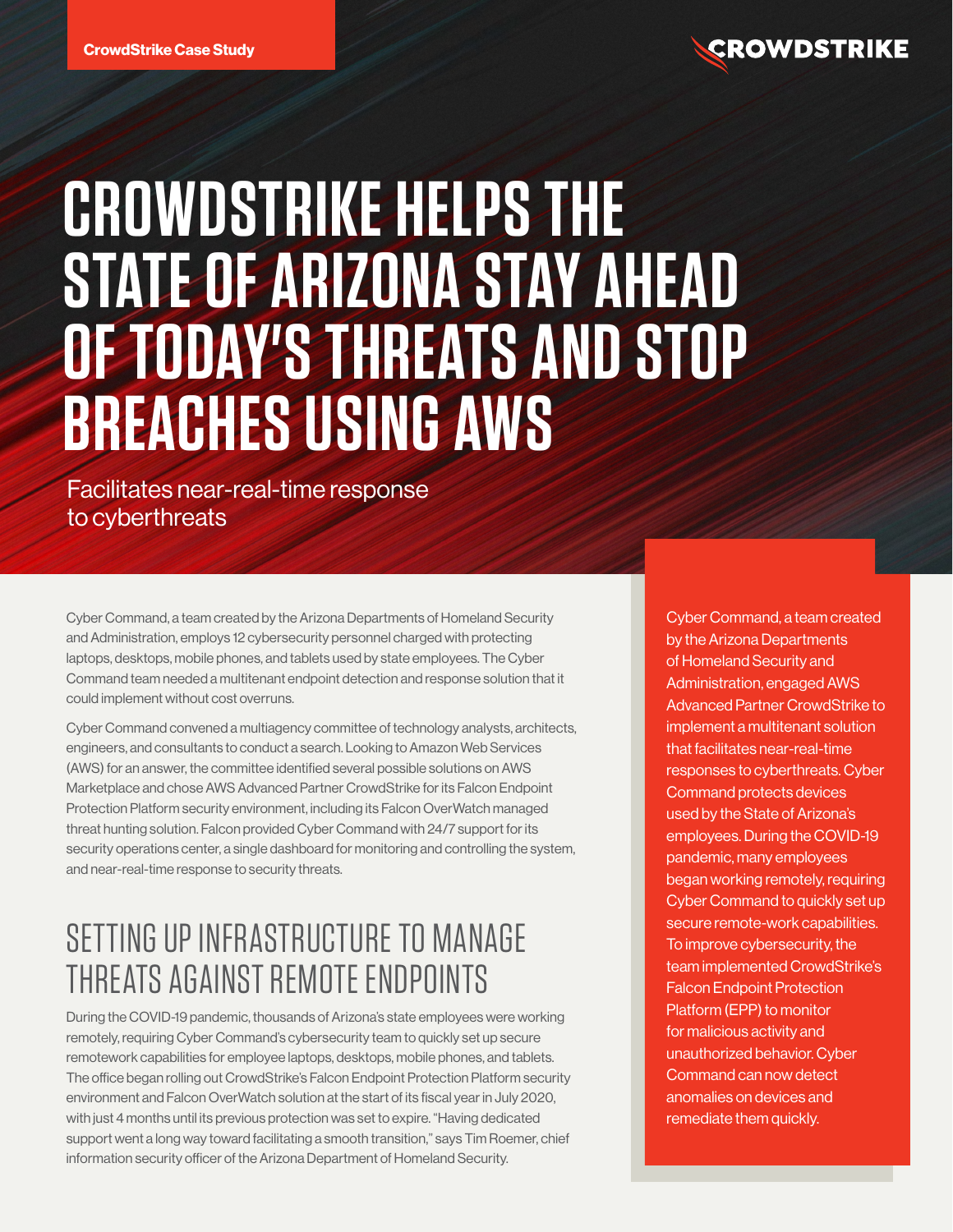#### **CROWDSTRIKE HELPS THE STATE OF ARIZONA STAY AHEAD OF TODAY'S THREATS AND STOP BREACHES USING AWS**

CrowdStrike provides managed endpoint protection, threat hunting, and incident response services to several public sector customers, including customers in higher education, healthcare, and federal, state, and local governments. "We've tracked about 155 adversaries, and in doing that, we have learned the tools and techniques they use to breach environments," says Mary Farrelly, regional sales manager for CrowdStrike. "We incorporated that intelligence into our products." The cloud-native cybersecurity company has an aggressive performance standard in the event of an incident: 1 minute to detect, 10 minutes to triage and analyze, and 1 hour to fully resolve the problem.

CrowdStrike's Falcon engine hunts for anomalous or novel attacker tradecraft to stop sophisticated threats. This modern endpoint protection includes full endpoint detection and response, which includes next-generation antivirus and identity protection as well as a 24/7 managed threathunting service. Falcon is powered by a lightweight agent that is rapidly deployed to endpoints, with no reboot required or user interface for end users. CrowdStrike hosts its Falcon environment using AWS services. For example, it uses Amazon Elastic Compute Cloud (Amazon EC2) for its secure, resizable compute capacity. And to gain high-performance block storage while using Amazon EC2 instances, CrowdStrike uses Amazon Elastic Block Store (Amazon EBS) for Apache Cassandra clusters.

During the deployment of the CrowdStrike Falcon solution, Cyber Command had access to CrowdStrike University, an ondemand portal with training programs on tasks required to implement, manage, develop, and use the solution. CrowdStrike also ran monthly technology acceptance model talks, provided one-on-one support to individual agencies, and helped the team's security operations center respond to security threats. By the October 2020 deadline, CrowdStrike had successfully migrated 80 percent of Arizona's state agencies.

## COPING WITH STATEWIDE SECURITY EVENTS FROM WORLDWIDE THREATS

The Cyber Command team needed additional tools and support to bolster its small security operations team, which manages security for thousands of state employees. The team used CrowdStrike's Falcon Spotlight enterprise visibility solution and its Falcon Discover information technology hygiene solution to monitor for account escalations and vulnerabilities related to recent supply chain security events. "Our managed detection-andresponse system caught some odd behavior on a few machines," says Roemer. "It turned out to be some very bad malware. We were able to quickly remediate before it could spread throughout the organization."

Although cybersecurity incidents have been few, the solution has proven successful against third-party penetration tests and has successfully alerted the Cyber Command team to malicious activity. "Consolidating vendors under CrowdStrike and procuring the solution through AWS Marketplace provided considerable savings and freed up funds for other security projects," says Roemer.

"Consolidating vendors under CrowdStrike and procuring the solution through AWS Marketplace provided considerable savings and freed up funds for other security projects."

#### **Tim Roemer,**

chief information security officer of the Arizona Department of Homeland Security

#### **BENEFITS**

Facilitates near-real-time response to cyberthreats

Performs remediation quickly

Proves successful against thirdparty penetration tests

Provides 24/7 one-on-one support

#### **AWS SERVICES USED**

Amazon S3 Amazon GuardDuty Amazon EBS Amazon EMR